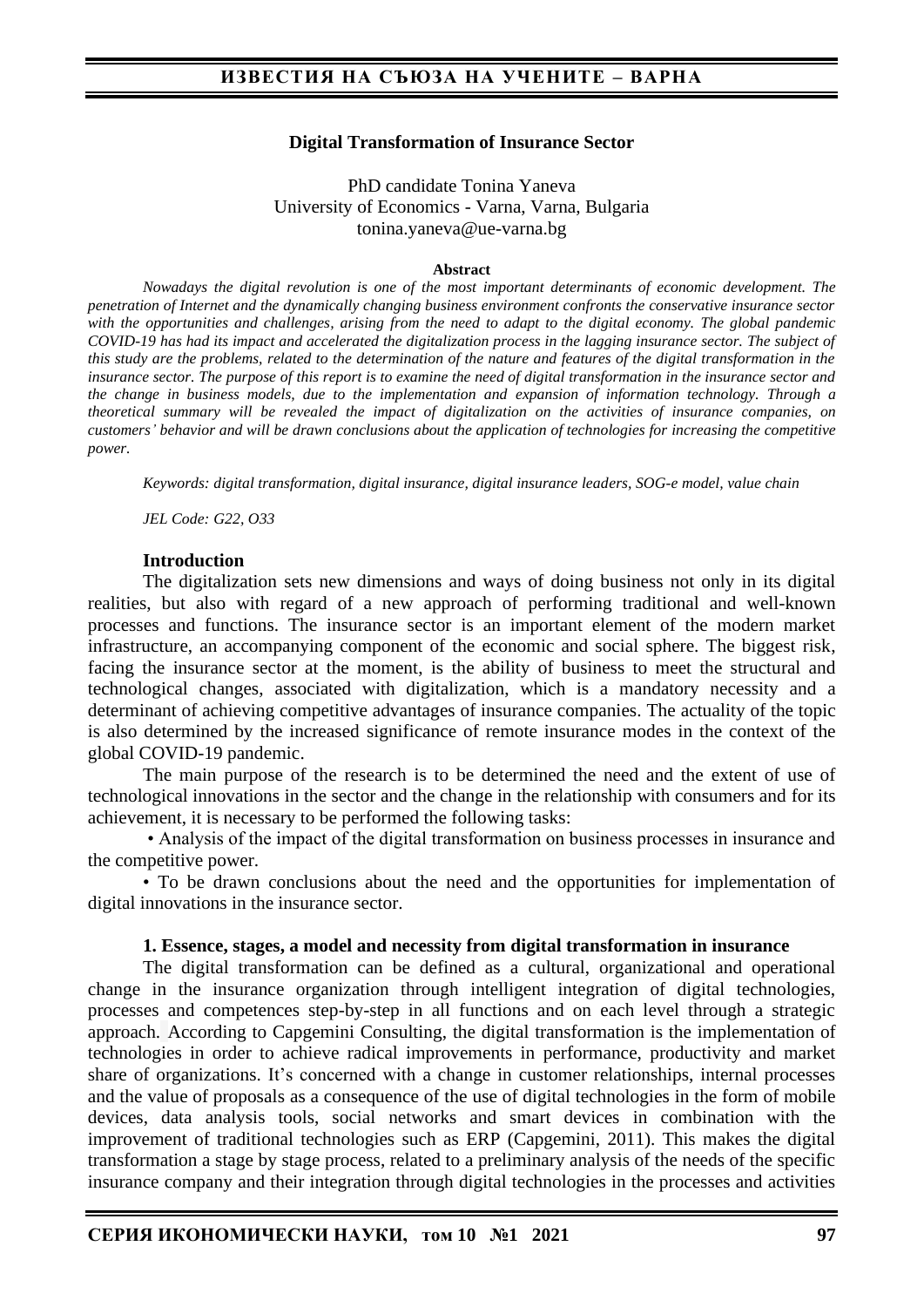of the company.

According to Novarica study, the biggest challenges stem from not knowing where to start the "journey" of digital transformation, how to minimize the "destruction" of business, how to speed up assessment time and how to ensure stability, sustainability and flexibility during this process. According to C. McFarlane, the digital transformation in insurance has evolved through three phases: digital enablement, digital optimization and digital transformation (McFarlane, 2019).

The awareness of necessity for change by insurance companies is a preceding "engine" to the first stage of digital activation. It is caused by the lack of connectivity and complex vision on business processes and customer information. The Information Technology Gartner Glossary gives the following definition of digital optimization: "the process of using digital technology to enhance existing operational processes or business models" (Gartner, 2021). At this stage, insurers often apply the same business processes, but they use specific technology to optimize procedures and use knowledge for end-users. Accelerating the process through a digital optimization model and directing the right information to the right handler through digital workflows at the right time, reduces decision-making time, while at the same time the customer satisfaction is increased. According to McKinsey report Digital Disruption in Insurance, "by digitizing existing business, a large incumbent could increase more than double profits over the course of five years." (Catlin & Lorenz, 2017). Achieving digital transformation is an ongoing process that is never fully finalized, but it proceeds systematically and evolutionarily. In the third stage, insurers create revenue streams, that are not possible in the earlier stages of the digital transformation. The digital information and data become accessible anywhere, anytime.

The insurance industry has undergone a dramatic transformation related to a number of factors, including increased consumer expectations, unprecedented competitive pressure, the necessity of automation and optimization of processes and the increased amount of paid claims. Every insurer must accept the four key strategic imperatives: increasing customer engagement, expanding the insurance offer, ensuring process simplification, automation and ecosystem partnership.

The possible most important innovations, accompanying and forming the digital transformation are: big data analysis, artificial intelligence, Internet of Things (IoT), cloud computing, block chain technology, etc. In Table 1 are explained Eckert & Osterrieder' achieved generalizations, concerned to basec technologies, used by insurers, and the benefits and opportunities for each technology and its speciffic application in insurance(Eckert & Osterrieder, 2021).

| <b>Technology</b>                 | <b>Benefits and opportunities</b>                    | <b>Application in insurance</b>                |
|-----------------------------------|------------------------------------------------------|------------------------------------------------|
| <b>Big</b> data                   | comprehensive registration and real-time             | insurance ratings, ratings, pricing, customer  |
|                                   | updating of all information flows                    | data, personalized offers, cross-selling, etc. |
|                                   | increasing the efficiency, the quality of the        | customer segmentation and management,          |
| <b>Artificial</b><br>intelligence | customer experience, optimizing the costs,           | risk assessment, fraud detection, cross-       |
|                                   | speeding up the service process<br>and               | selling,<br>service transparency,<br>chatbots, |
|                                   | eliminating damages                                  | digital assistants, robo-consultations         |
| Internet of<br><b>Things</b>      | information<br>accumulation,<br>customer             | risk assessment and management, digital        |
|                                   | behavior research, real-time information in          | monitoring, new products implementation,       |
|                                   | claims processing, risk assessment, customer         | usage-based insurance, holistic insurance      |
|                                   | guidance, prevention and loss reduction              | platforms, automated assistance services,      |
|                                   |                                                      | cross-selling, fraud prevention                |
| <b>Cloud</b><br>computing         | flexibility,<br>efficiency<br>and<br>cost<br>process | improvement of communication processes,        |
|                                   | for configuration, development,<br>savings           | self-service functions, customer-oriented      |
|                                   | installation<br>hardware,<br>licensing,<br>and       | cloud-based products, partnership models to    |

Table 1. Benefits and opportunities of application of the basic information technologies in insurance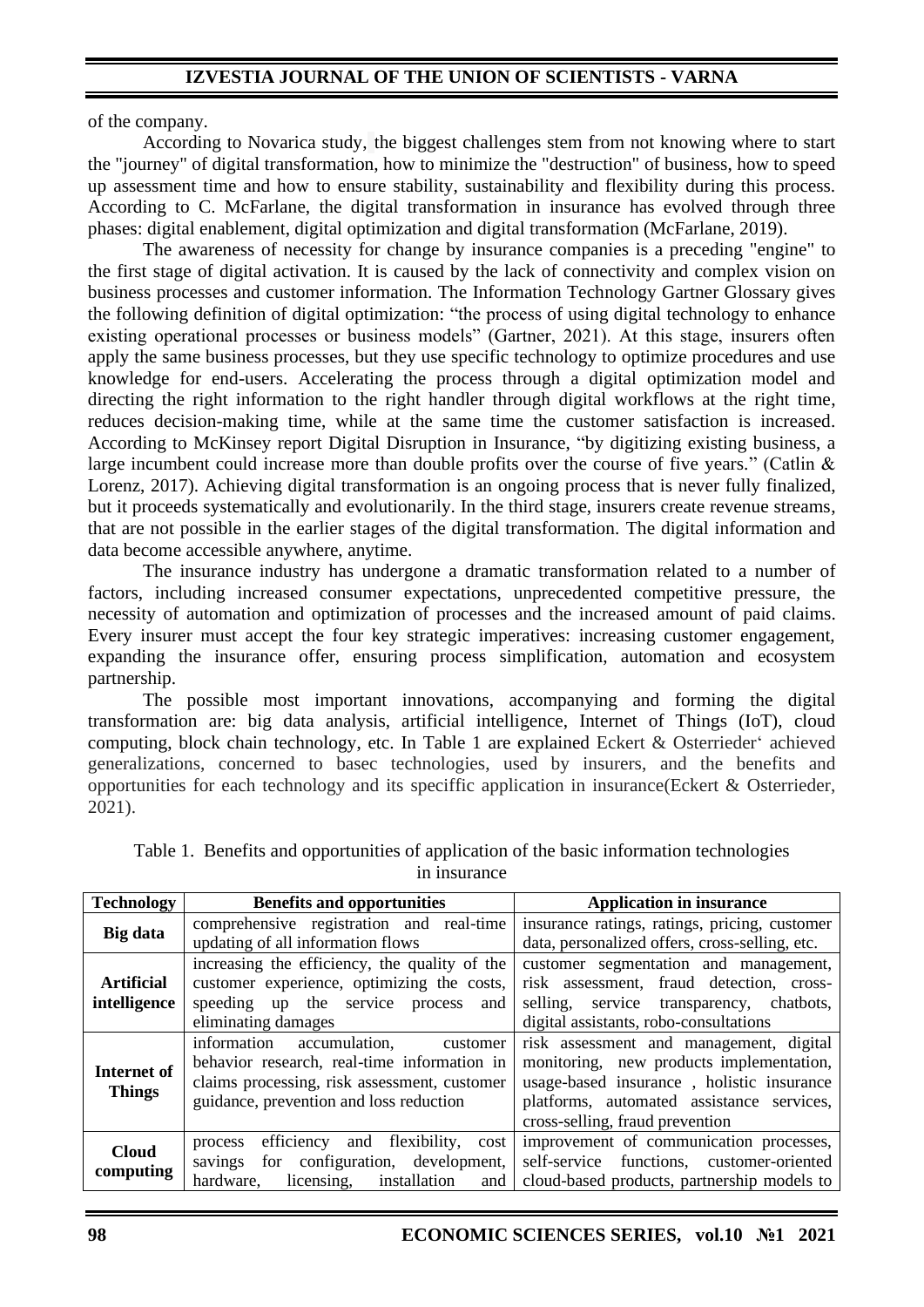# **ИЗВЕСТИЯ НА СЪЮЗА НА УЧЕНИТЕ – ВАРНА**

|                   | maintenance of a legacy system; data   promote cooperation with brokers, cross-<br>availability anywhere and anytime                                                                                                            | selling                                                                                            |
|-------------------|---------------------------------------------------------------------------------------------------------------------------------------------------------------------------------------------------------------------------------|----------------------------------------------------------------------------------------------------|
| <b>Blockchain</b> | "Trust", sustainability and security; effective Smart contracts, risk assessment and<br>organization of information flows, refinement of the insurance rate, detection of<br>generalized, comprehensive<br>information database | customer   insurance fraud, insurance "on demand",<br>parametric insurance, Peer-to-peer insurance |

## **2. Research and effects of digital transformation**

Innovative insurance leaders use the arisen opportunity, accelerate their development through large-scale introduction of new technologies and leave the traditional insurers behind (see fig.1).



Figure 1. Large-scale deployment of emerging technologies: digital insurance leaders versus traditional insurance leaders Source: 2020 Harvey Nash/KPMG CIO Survey, KPMG International.

The result of the right decisions is the opportunity to conquer new markets. The use of digital technologies is a significant digital leaders' competitive advantage over traditional insurers (as a result, according to a KPMG study, 50% of digital leaders achieve very good or exceptional efficiency, while the percentage of much effective and highly effective traditional insurers is 12%), using digital offerings much more effectively to improve customer's experience and collect valuable data (see Figure 2).



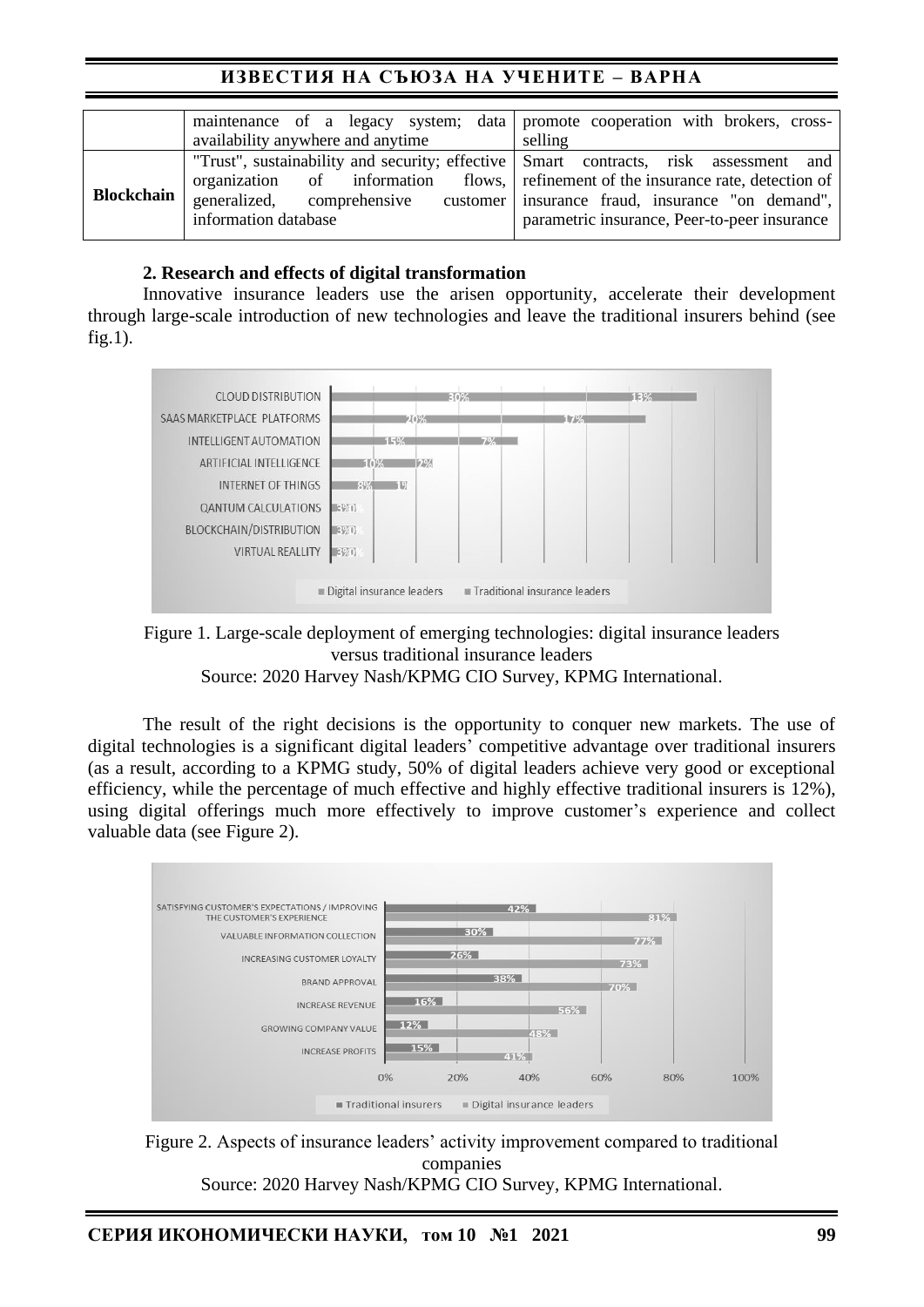To analyze the implementation of ICT in insurance companies can be used a phase ebusiness development model (Stages of Growth for E-Business-SOG e-Model) (see fig.3). This model indicates the traditional forms of IT implementation in the organization, as well as the activities of internet-based organizations and high-tech organizations.





Source: McKay, et al., 2020.

The SOG-e model includes six levels of e-business development (McKay, et al., 2020): no online presence, static online presence, interactive online presence, e-commerce, internal integration, external integration and the assessment at each level is determined by four indicators (Prananto, et al., 2003): strategy, system, human resources and skills and impact on business processes. Initially, the orientation on e-business initiatives of the "no online presence" insurance organization is not clear. There is no strategy and plan for development and implementation of Internet technologies. The systems are with limited applications, uncoordinated and unconnected, and traditional business processes remain unaffected by innovation. Insurance companies are waiting to see what the results of ICT implementation by their competitors or partners would be. Moving on to the "static online presence" stage, insurance companies establish an initial Internet presence, limited to a static informative role - providing product information through a company website. In this essential phase of development, companies are learning to invest in basic business systems and technologies that are necessary for an Internet presence. If they continue to invest in ITC, insurers will evolve to a stage of interactive online presence and from a one-way communication model, insurance companies will move to a two-way model of communication and interaction with customers via Internet. The fourth stage marks a fundamental change, as insurers now have the ability to make all transactions via Internet. Internet commerce has an effect on organizational structures and processes, the changes are urgently needed and new transactions are emerging in the insurance business, leading to a fifth stage of "internal integration". The integration between traditional and electronic business processes and activities creates a seamless communication and process flow in the insurance organization. E-business initiatives aim to deliver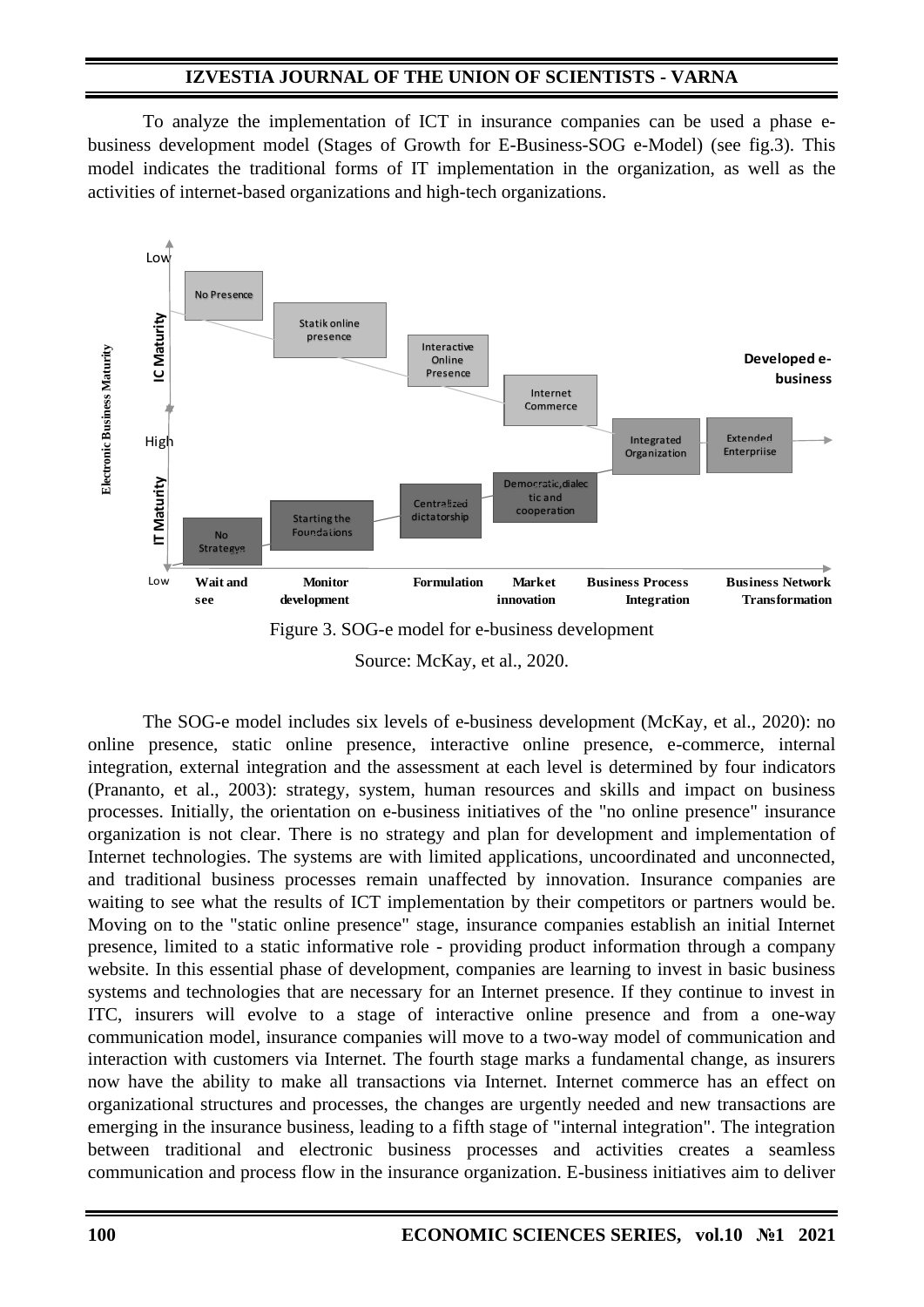# **ИЗВЕСТИЯ НА СЪЮЗА НА УЧЕНИТЕ – ВАРНА**

strategic benefits by building strategic systems. In the final stage of "external integration", IT plays a key role in entire business networks. Beneficial essential relationships are created between all participants: buyers, service providers (insurers) and business partners. IT creates exceptional competitive advantages at this stage of development.

## **3. The impact of digitalization on the insurance value chain**

The main stages of the value chain of the insurance company include development of insurance products, marketing, sales and distribution, pricing and underwriting processes, insurance and claims administration and risk management. The digitalization affects the entire value chain- it becomes more integrated (Figure 4).





Source: Swiss Re, 2020

Тhe first wave of digitization makes the insurance value chain more efficient. Although insurers manage to collect a large amount of information, many of the individual databases remain unconnected and insurers cannot exploit the potential of fragmented information. When connecting critical processes, insurers will switch from ordinary "digitalized insurance providers" to "digital insurers". As a result of improving data quality and algorithms, the next generation of insurers are "artificial intelligence" insurers who teach yourselves from user-generated data. The term "digital insurance" can be defined in the light of the perceived insurers' prism " business adhesion "of technological innovations, as "modern organizational and product innovation that can achieve the set goals "(Rafailov, et al., 2020). Digital insurance requires a new model in communication with customers and can be interpreted as a category that "covers all innovations in products, processes, organization and business models that are perceived by policyholders as more attractive, convenient and indispensable" (Rafailov, et al., 2020). Customer's demand is turning into one of the engines of digitalization. In digital economy, consumers are the ones who set and dictate the conditions. Consumer's power is increasing. Marketing is converted and the phenomenon of "reverse marketing" appears, democratizing and starting not from the company down, but from consumers up (Anastasova, 2013) (see Fig. 5).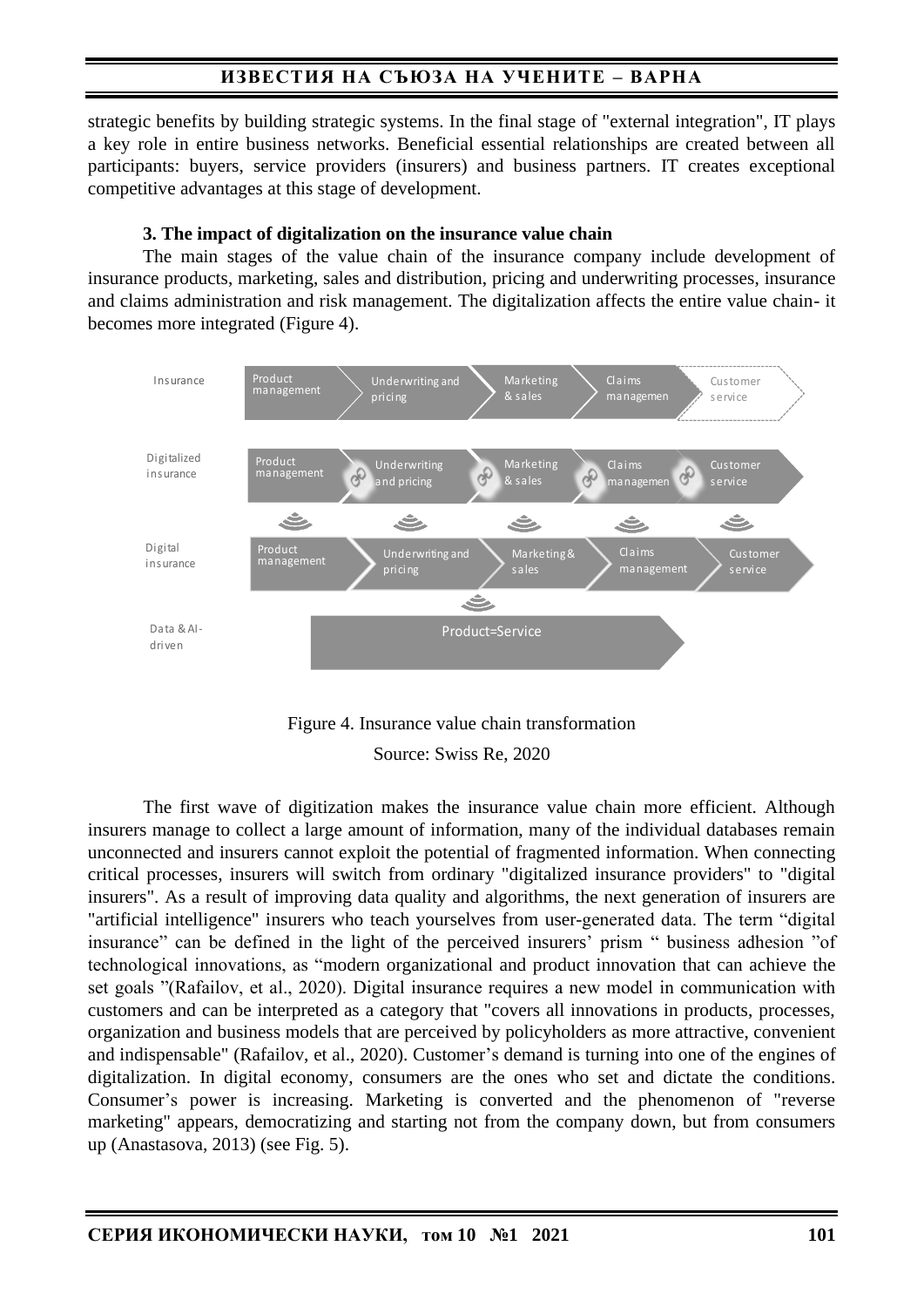

Figure 5. Shifting the focus from the insurance company to the customer Source: Vanderlinden, et al., 2018.

The transfer of power from insurers (manufacturers) to buyers changes the process of product development. Complex products are replaced by "simple" insurance solutions, as consumers now have the opportunity to configure their own package insurance coverage, choosing from a set of options (coverages), summarized and calculated in one final offer to be offered to the customer. Easy-to-use websites and applications provide seamless digital interaction, fast and personalized customer service, which increases their satisfaction and loyalty. Opportunities for online research and feedback from social networks inspire consumers to make quick decisions about taking out an insurance policy without the brokers and agents' involvement or through a direct channel. Consumers of insurance services prefer to be able to independently research and compare products through different information channels. More and more consumers are choosing to purchase insurance directly without intermediation through mobile applications (see Fig. 6).



Figure 6. Consumer preferences for research, comparison and purchase of insurance products Source: Capgemini World Insurance Report 2020.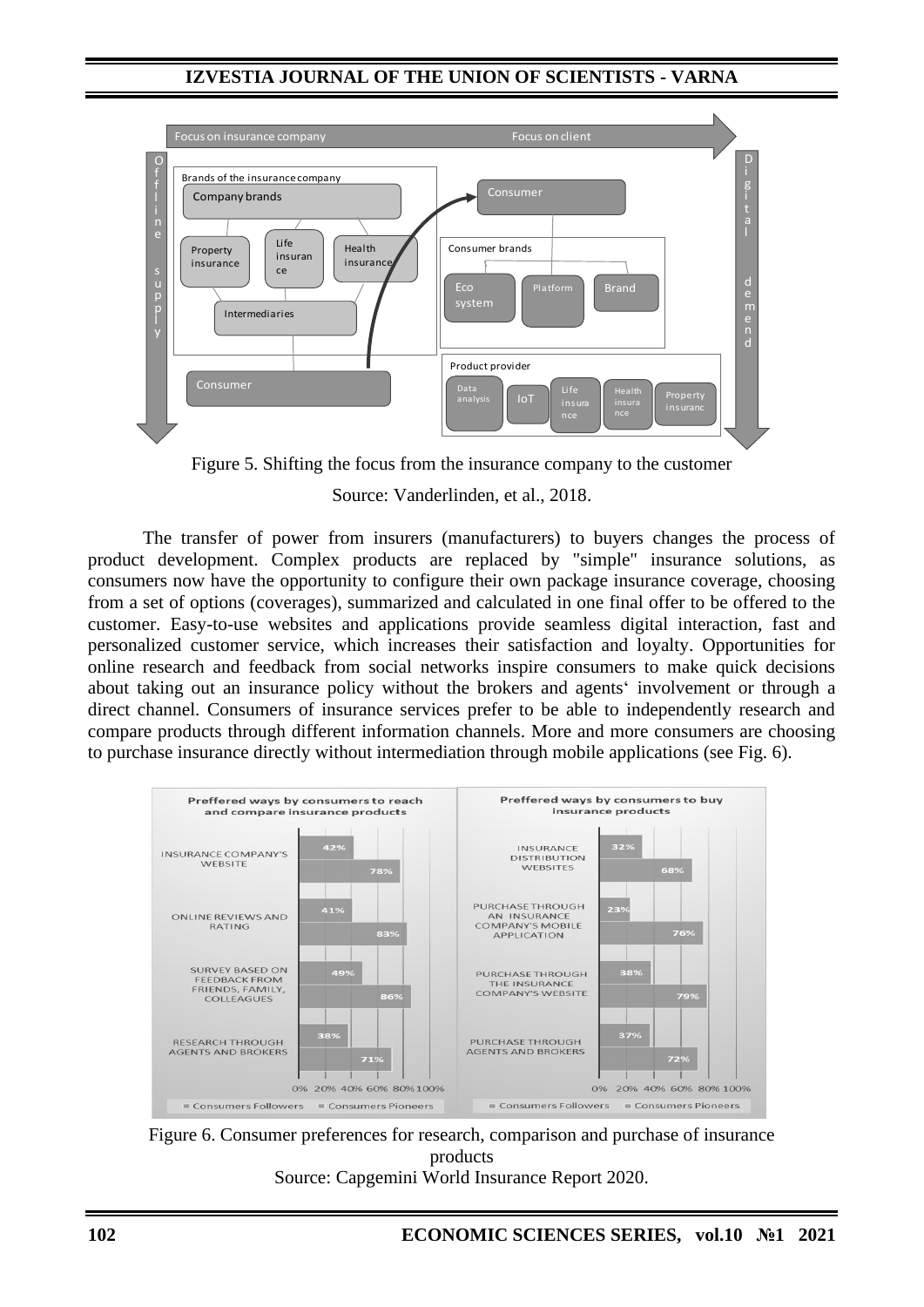# **ИЗВЕСТИЯ НА СЪЮЗА НА УЧЕНИТЕ – ВАРНА**

Buying an insurance policy is both an emotional and a financial decision. Consumers expect to communicate quickly, expertly and they want to find emotional sympathy and reassurance in the face of their insurer. That is why it is so important for insurers to "humanize" the digital customer experience (Bose, 2020). Here belongs the emotional artificial intelligence, which can recognize and react to human feelings. Cognitive automation contributes to provide personalized and sensitive communication by offering real-time adequate response to the customer's situation, behavior and preferences. The integration of empathy, combined with a customer-oriented approach to a more humane experience, builds a strong relationship between the insurer and the customer and turns into a source of competitive advantage.

Among the main areas that insurers have focused on in response to the changing business environment under the influence of COVID-19 are the ability to respond in real time, offer crisisresistant processes, offer maximum convenience when purchasing insurance products and offer a complete digital experience. Insurance products should be developed from the customer's point of view, grouped, fragmented and specialized, offering all-in-one solutions, meeting the conditions of the optimal commercial offer, providing access to prevention and assistance services by offering the right product to the right customer at the right time.

### **Conclusion**

The introduction of information technology in the insurance sector creates competitive advantages by relying on partnerships with high-tech companies and offering a qualitatively different and "transparent" insurance service, while modifying existing products. Digitalization is changing the relationship between insurers and consumers, where the guiding principles are transparency and trust, and the interaction between them is carried out through digital sales and distribution channels. The successful implementation of innovative technologies enables insurers to increase profits by optimizing costs and increasing sales, due to the adequate response to customer needs and expectations, based on big data analysis, increased added value for consumers and more. Every insurance company, based on a precise analysis of personal needs, must focus on choosing a future digital strategy, which is an important condition for transforming into a sustainable and profitable organization. This is not only need to follow technological innovations, but also to achieve the desire to become an innovative leader, who dictates the changes in the present.

### **References**

- 1. Bose, A., 2020. *Reinventing Customer Experience through emotionally realistic insurer/policyholder engagement.* [Online] Available at: https://www.capgemini.com/2020/09/reinventing-customer-experience-through-emotionallyrealistic-insurer-policyholder-engagement/ [Accessed 11 05 2021].
- 2. Capgemini, 2011. *Digital Transformation: A Road-Map for Billion-Dollar Organizations.*  [Online] Available at: https://www.capgemini.com/resources/digital-transformation-a-roadmapfor-billiondollar-organizations/ [Accessed 21 May 2021].
- 3. Catlin, t. & Lorenz, J.-T., 2017. *Digital disruption in insurance:Cutting through the noise.*  [Online]

Available at: mckinsey.com [Accessed а 21 May 2021].

4. Eckert, C. & Osterrieder, K., 2021. *How digitalization affects insurance companies: overview and use cases of digital technologies.* [Online] Available at: https://doi.org/10.1007/s12297-